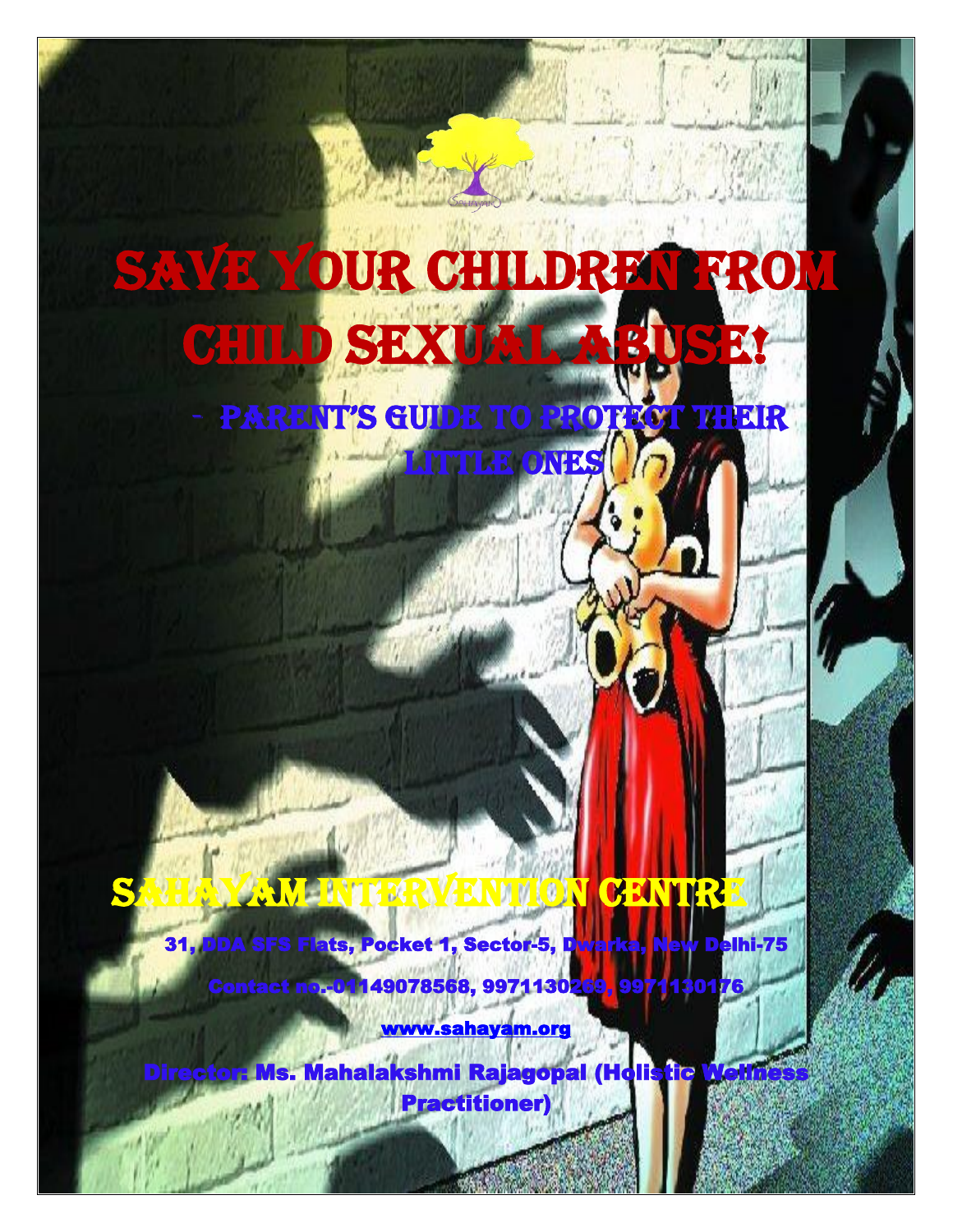# **DIRECTOR'S NOTE**

#### **Dear Parents,**

The first step towards protecting your child is to be aware of the possible danger of child sexual abuse and being receptive to any signals from your child. I appreciate your initiative as a parent to show your concern to know more and to prevent child sexual abuse in your environment. The objectives of this manual are:

- 1. Firstly, to break the myths about child sexual abuse.
- 2. Secondly, to educate you about non-touch abuse.
- 3. Thirdly, to highlight the long lasting trauma of untreated abuse.
- 4. The manual also guides you how to prevent abuse and what to do in case of abuse.
- 5. The Protection of Children from Sexual Offences Act 2012 [POCSO 2012], a very noble initiative by the government to protect children is a must read for all parents. Important features of the same are also added in this manual.

I humbly request you to read this and use it to help your children and also educate as many families as possible. Let's work together for this noble cause.

Best wishes and Warm Regards

#### **-Ms. Mahalakshmi Rajagopal**

(Holistic Wellness Practitioner)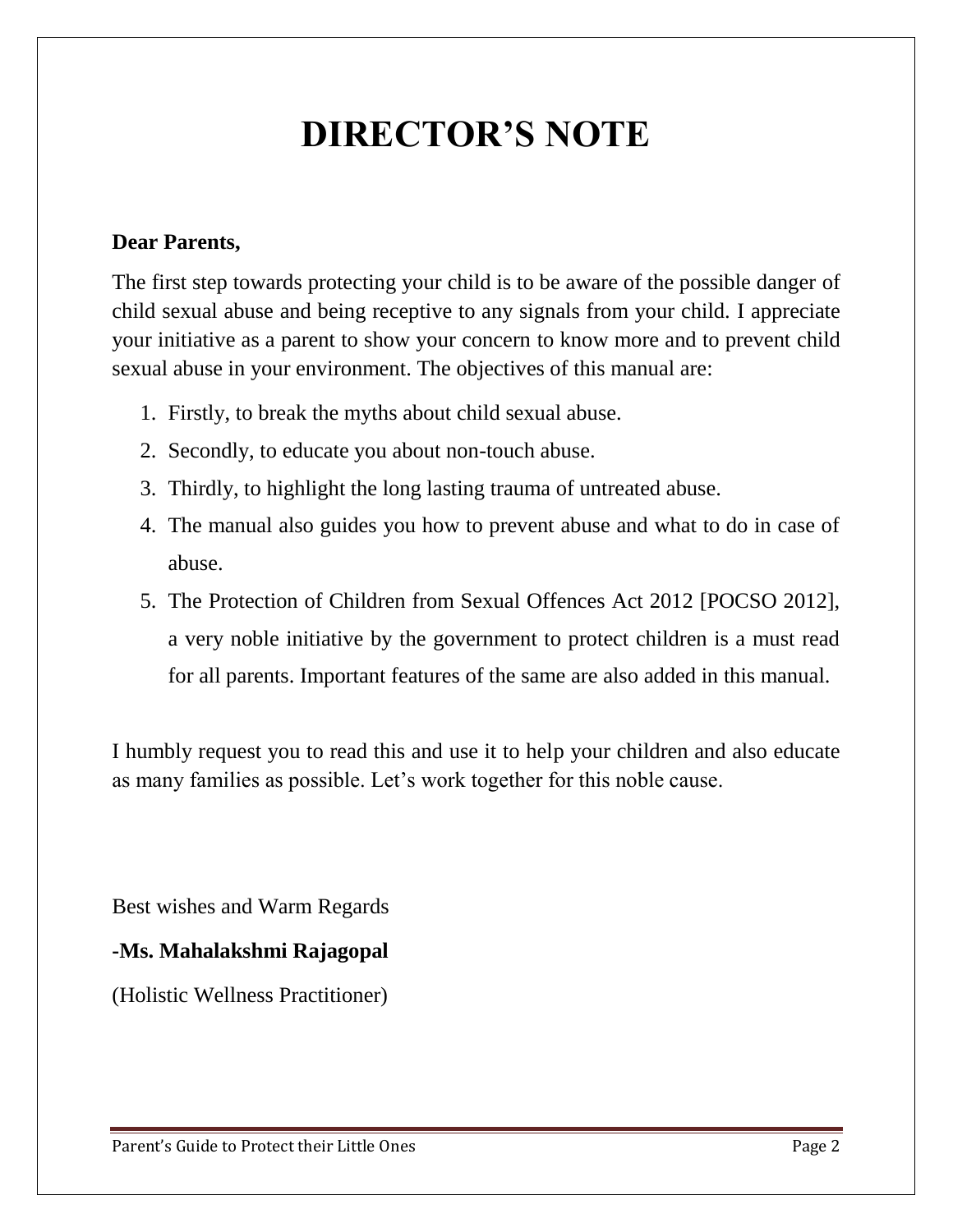# **Contents**

- **Being Aware as a Parent**
- **Tips to prevent Children from becoming Victims**
- **Empowering Your Children**
- **Warning Signs to Look For in Children**
- **Myths and Facts about Child Sexual Abuse**
- **Set Clear Family Boundaries**
- **Handling Teens**
- **Handling Child Sexual Abuse**
- **POCSO Act**

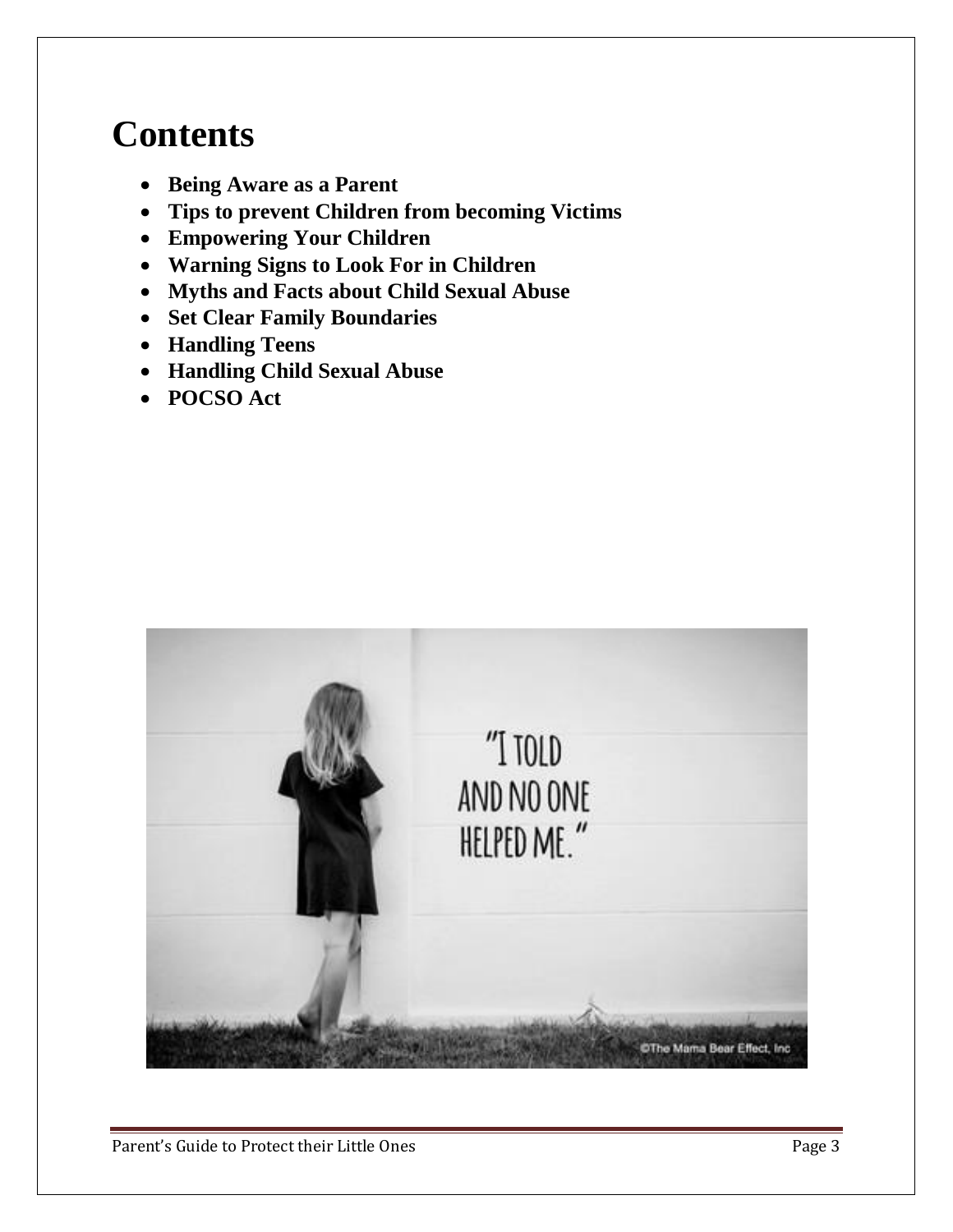### **BEING AWARE AS A PARENT:**

The reality is, when it comes to sexual abuse, your children are not automatically as safe as you'd like them to be. You may build around them a fortress of protection, but you have to build within them a defense every bit as strong as the defense without. And the danger lies not at the hands of strangers, but in the hands of those we are often too quick to trust.

Have you ever seen someone playing with a child and felt uncomfortable? Maybe you thought, "I'm just over-reacting," or, "She/he doesn't really mean that." Don't ignore such comments or behaviors, learn to talk about them or ask more questions about what you have seen.

Child sexual abuse is any sexual activity with a child by an adult or adolescent. These acts can include sexual touching (e.g., touching a person's penis or vagina, oral sex, or intercourse) and sexual behaviors that do not include touching (e.g., peeping, flashing, or showing pornography to a child.) Sometimes an older child may sexually abuse a younger one. The child is forced to keep the sexual abuse a secret and initially feels trapped and helpless.

These feelings of helplessness and the child's fear that no one will believe the disclosure of abuse lead to accommodative behaviour. If the child does disclose, failure of family and professionals to protect and support the child adequately, augment the child's distress and may lead to retraction of the disclosure.

Try to look beyond touch. There are many **non-touch behaviours** which are considered **as child sexual abuse.** These are:

- Making uncomfortable phone calls or remarks to a child.
- Sending unacceptable adult mobile text messages or emails to a child.
- Forcing a child to watch an uncomfortable act or movie.
- Persistently intruding on a child's privacy.
- By teasing a child or causing the child to have uncomfortable feelings about their body or certain clothes.
- By calling a child by inappropriate names.
- By making a child see pornography.

The signs that an adult is using their relationship with a child for sexual reasons may not be obvious. But you may feel uncomfortable about the way they play with the child, or seem always to be favouring them and creating reasons for them to be alone. There may be **cause for concern about the behaviour of an adult** or young person if they:

Refuse to allow a child sufficient privacy or to make their own decisions on personal matters.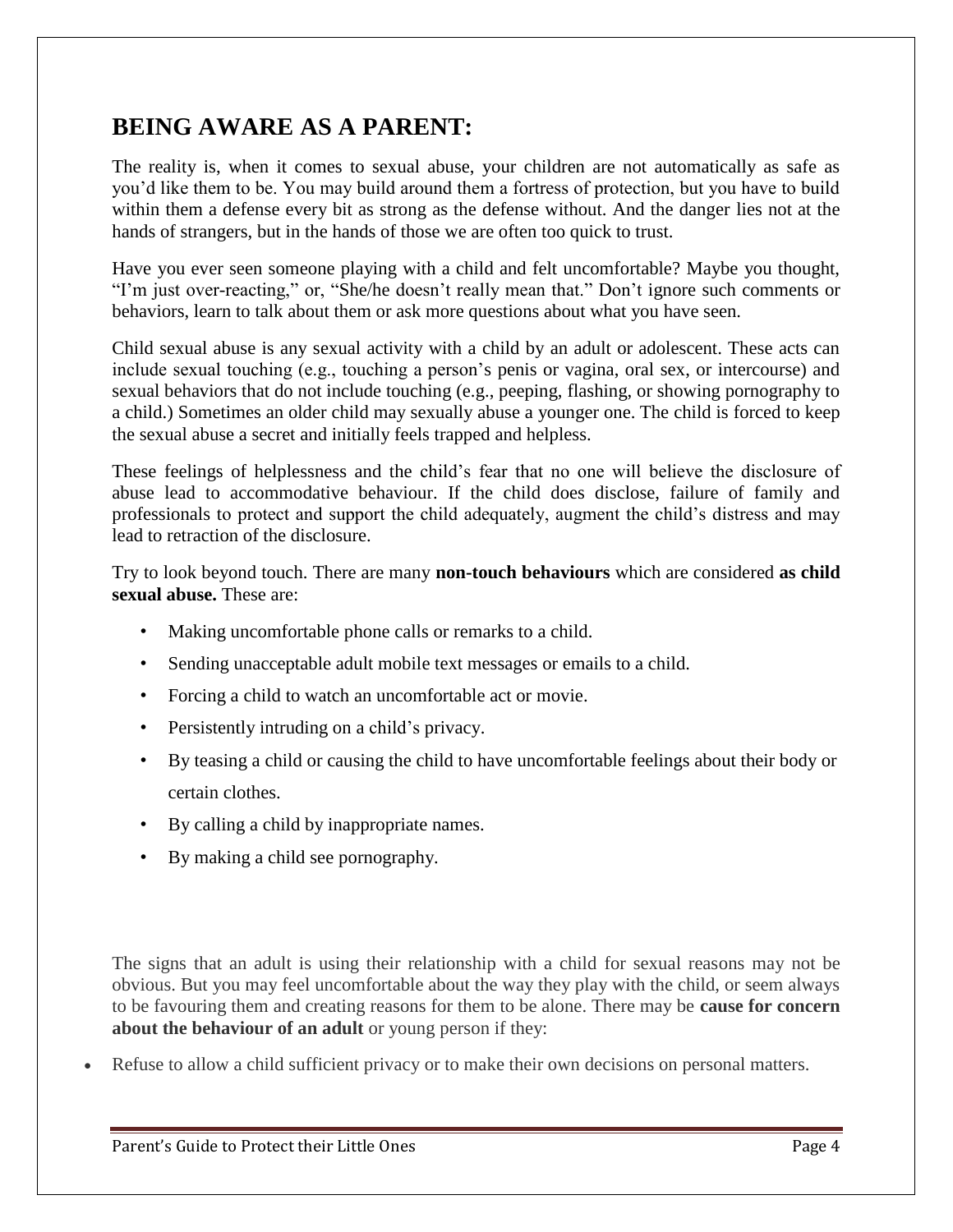- Insist on physical affection such as kissing, hugging or wrestling even when the child clearly does not want it.
- Are overly interested in the sexual development of a child or teenager.
- Insist on time alone with a child with no interruptions.
- Spend most of their spare time with children and have little interest in spending time with people their own age.
- Regularly offer to baby-sit children for free or take children on overnight outings alone.
- Buy children expensive gifts or give them money for no apparent reason.
- Frequently walk in on children/teenagers in the bathroom.
- Treat a particular child as a favourite, making them feel 'special' compared with others in the family.
- Pick on a particular child.

#### Take sensible precautions with who has access to your children

- Be aware of who is paying attention to your children and who their friends are.
- Don't ignore any unease you feel about people showing interest in your child.

And the most important responsibility as a parent is to *always listen to your child*. **Believe the Child, Until you Prove, Without a Doubt, Otherwise. THE FIRST TIME THEY TELL YOU MAY BE THE ONLY TIME!!!!!**

### **TIPS TO PREVENT CHILDREN FROM BECOMING VICTIMS:**

- Establish firm guidelines around the use of technology. Keep interactions as public as possible and model safe behavior. This applies to websites, email, instant messaging, social networking, and cell phones.
- Being a parent, you shouldn't consider porn as being isolated from sexuality. You need to address your child's moral feelings towards sex and porn as a part of that.
- Encourage open discussions about sex and pornography.
- Teach children the proper names of body parts, including their genitals.
- Teach children the difference between



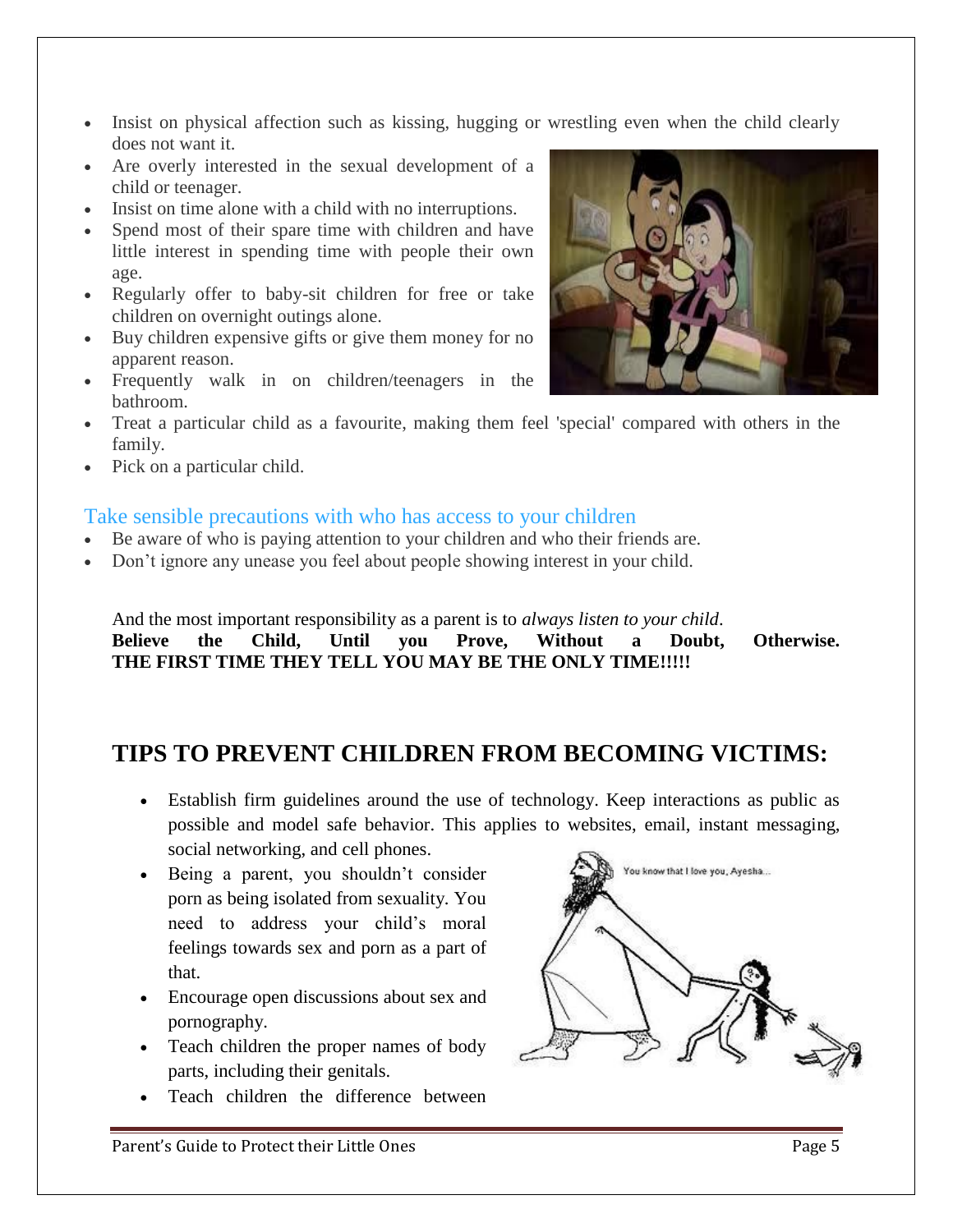touch that is okay and touch that is not.

- Explain the difference between a secret and surprise. Secrets can lead to unsafe situations whereas surprises are revealed within a short period of time.
- Acknowledge and respect a child's right to privacy when requested. Let them know it is okay to say 'no' when they are uncomfortable.
- Encourage children to tell someone they trust if they feel scared, uncomfortable, or confused about someone's behavior towards them.

### **EMPOWERING YOUR CHILDREN**

- Please, speak openly with your children about their bodies. They must know that their bodies are sacred, and their bodies are their own; no one else has a right to touch them without permission. They must know that certain parts of their bodies are private; they must know what is and what is not appropriate to show and do in public, in private, and with others; they must know how to respect the bodies of other people.
- Raise your children with virtues such as purity, joy, dignity, self- and other-respect, selfpossession, self-restraint and self-control. Please help your children recognize when others do not act in right, true, pure and honoring ways. Teach them how to say no. Teach them when to say yes. Guide them to trust their instinct, their conscience, their values, and their heart.
- Please, guide your children in right and wrong; make sure they know the difference between wrong they commit, and a wrong act committed against them. There is much shame connected with abuse. Make sure they know what abuse is, and that if abuse happens to them, it is not their fault.
- Be certain they know how to avoid abuse, how to escape abuse, what to do to stop abuse, and if they can't stop it, what to do after abuse takes place. Make sure they know whom to tell. Make sure they can always tell you.
- The abuser may also manipulate and groom. Whether it's twisting your teen's mind to think she's being loved, or grooming her so that she feels she must care for him in some way, or any other form of manipulation, the perpetrator may be sneaky, and the child may be genuinely duped. Teach your children to recognize these things before they take place. Teach your children so well, that an abuser's lies and manipulations will have the opposite of the intended effect.
- Children must have the ability to recognize abusers and abusive behaviors. They must know that evil exists in the world. They need to be told that sexual abuse is most often caused by somebody a child knows and trusts. Be brave enough to emphasize that it can happen at the hand of someone they love.
- Be the safe person to whom your child will turn in a crisis such as sexual abuse. Practice listening. Invest in their hearts on a daily basis. Stay so connected in relationship that he or she will tell you anything, even when it's hard. Prove to them that you will always receive anything they say without judgment and with honest love. It's your relationship with your child that's most important, of course. On this, many things will rise and fall.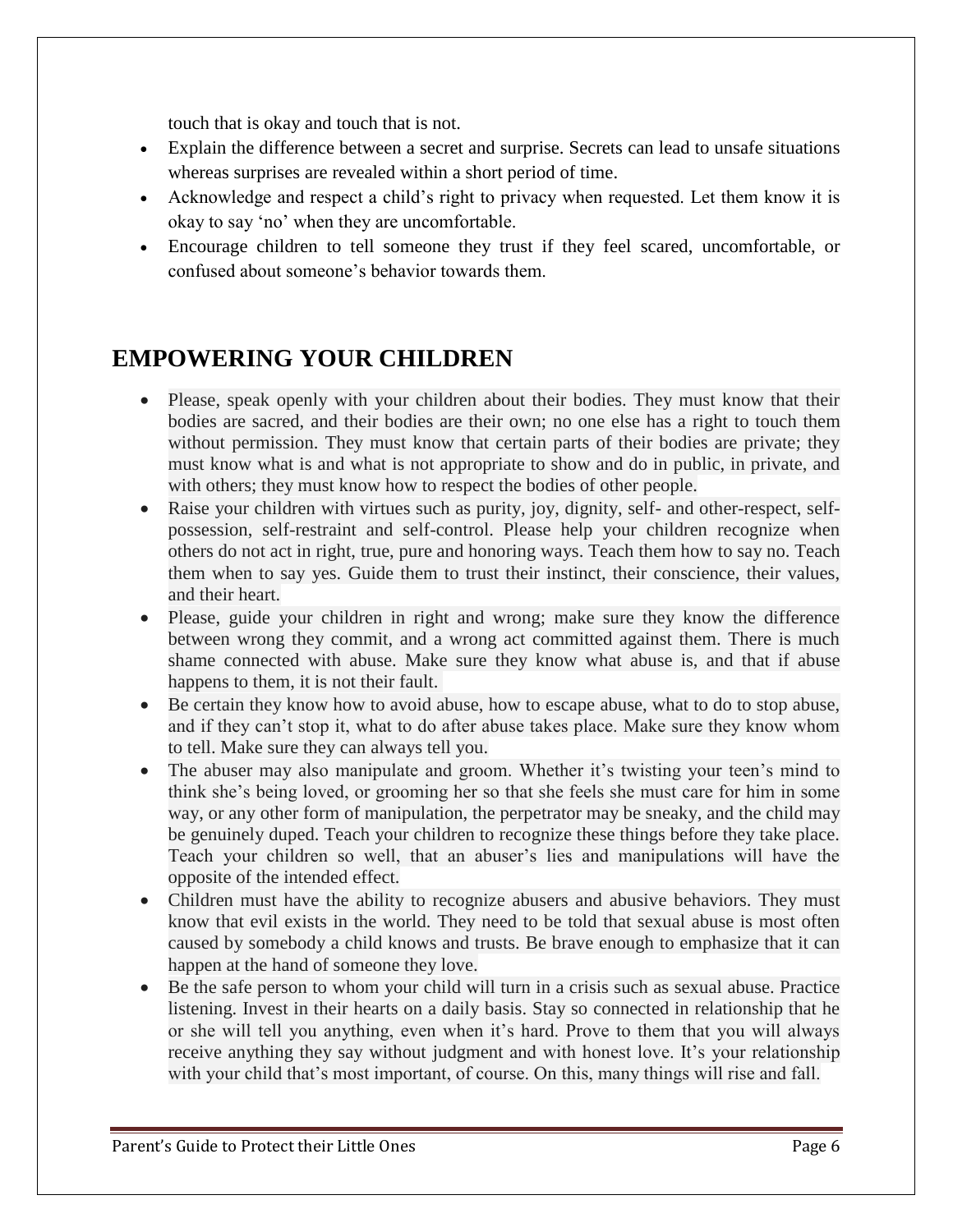### **WARNING SIGNS TO LOOK FOR IN CHILDREN**

#### **What to watch out for in children:**

- Acting out in an inappropriate sexual way with toys or objects.
- Nightmares, sleeping problems.
- Aches or illnesses with no identifiable cause.
- Becoming withdrawn or very clingy.
- Becoming unusually secretive.
- Sudden unexplained personality changes, mood swings and seeming insecure.
- Regressing to younger behaviours, e.g. bedwetting.
- Unaccountable fear of particular places or people.
- Outburst of anger.
- Changes in eating habits.
- New adult words for body parts and no obvious source.
- Thinks of self or body as repulsive, dirty or bad.
- Talk of a new, older friend and unexplained money or gifts.
- Self-harm (cutting, burning or other harmful activities).
- Physical signs, such as, unexplained soreness or bruises around genitals or mouth.
- Running away.
- Not wanting to be alone with a particular child or young person.
- Wetting and soiling accidents unrelated to toilet training.
- Resists removing clothes when appropriate times (bath, bed, toileting, diapering).

Any one sign doesn't mean that a child was or is being sexually abused, but the presence of several suggests that you should begin to ask questions and consider seeking help.

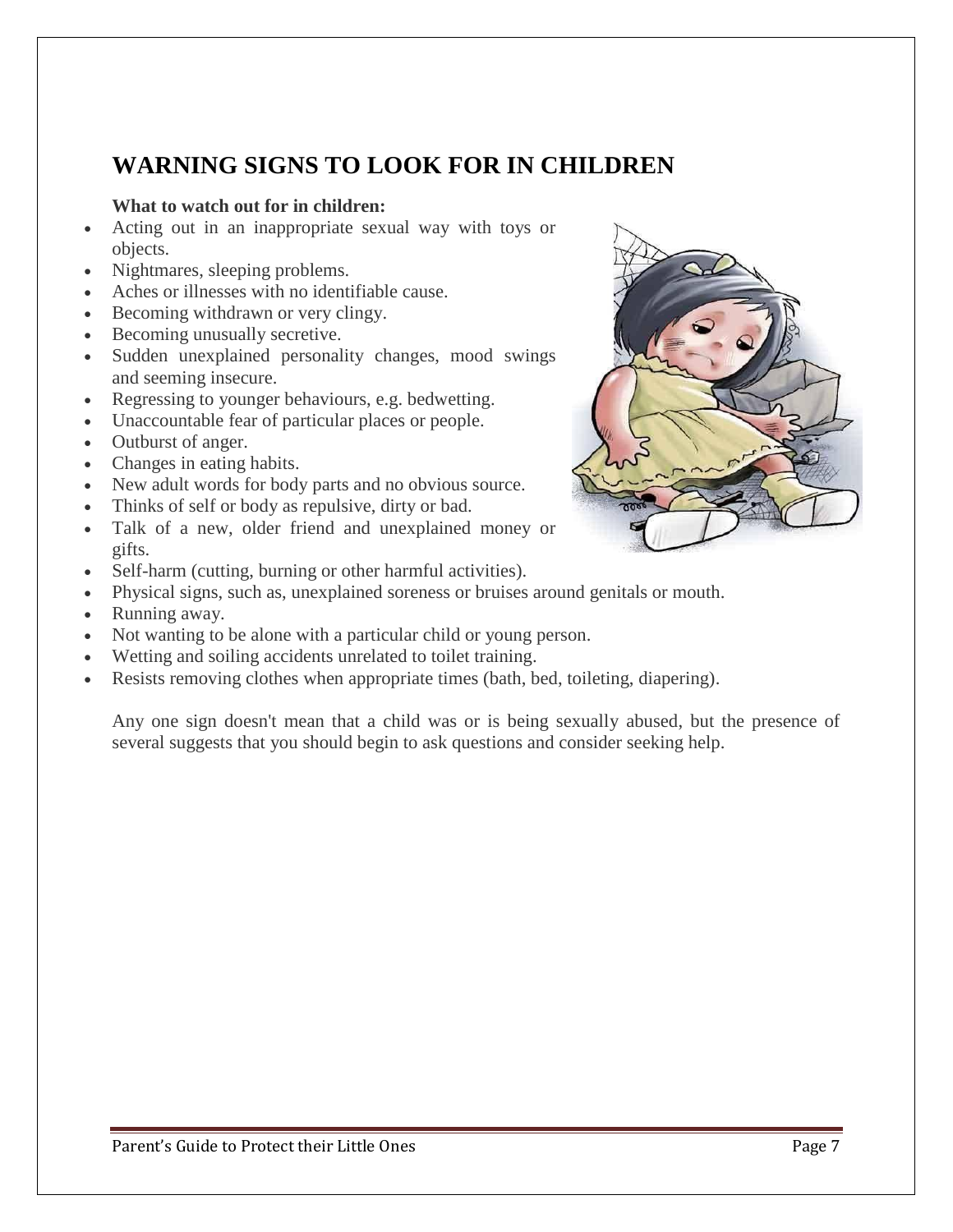## **MYTHS AND FACTS ABOUT SEXUAL ABUSE:**

| <b>MYTH</b>                                                                                                                        | <b>FACT</b>                                                                                                                    |
|------------------------------------------------------------------------------------------------------------------------------------|--------------------------------------------------------------------------------------------------------------------------------|
| Only men/boys abuse children.                                                                                                      | Women also abuse girls and boys.                                                                                               |
| Children get abused because of the way<br>they dress.                                                                              | Sexual abuse does not depend on the<br>way children or a dress.                                                                |
| Children have to obey others and cannot<br>say NO even if others behavior makes<br>them uncomfortable. This is Eastern<br>culture. | Any child who is not comfortable with<br>a touch or show of love has the right to<br>say NO.                                   |
| Children can get over it and forget it with<br>time                                                                                | Sexual abuse mostly has long lasting<br>impact on individual's personal and<br>professional life.                              |
| If child is not saying no to abuse then it is<br>not abuse.                                                                        | Children cannot consent to<br>sexual<br>activity<br>with<br>adults/children/adolescents.                                       |
| After sexual abuse happens nothing can<br>be done.                                                                                 | There is a lot that can<br>be done:<br>counselors, legal system,<br>teachers,<br>trusted adults & family members,<br>NGOs etc. |
| Girls are victims of sexual abuse and not<br>boys.                                                                                 | Boys are also abused. They are also less<br>likely to disclose about the abuse than<br>females.                                |



Partie Guide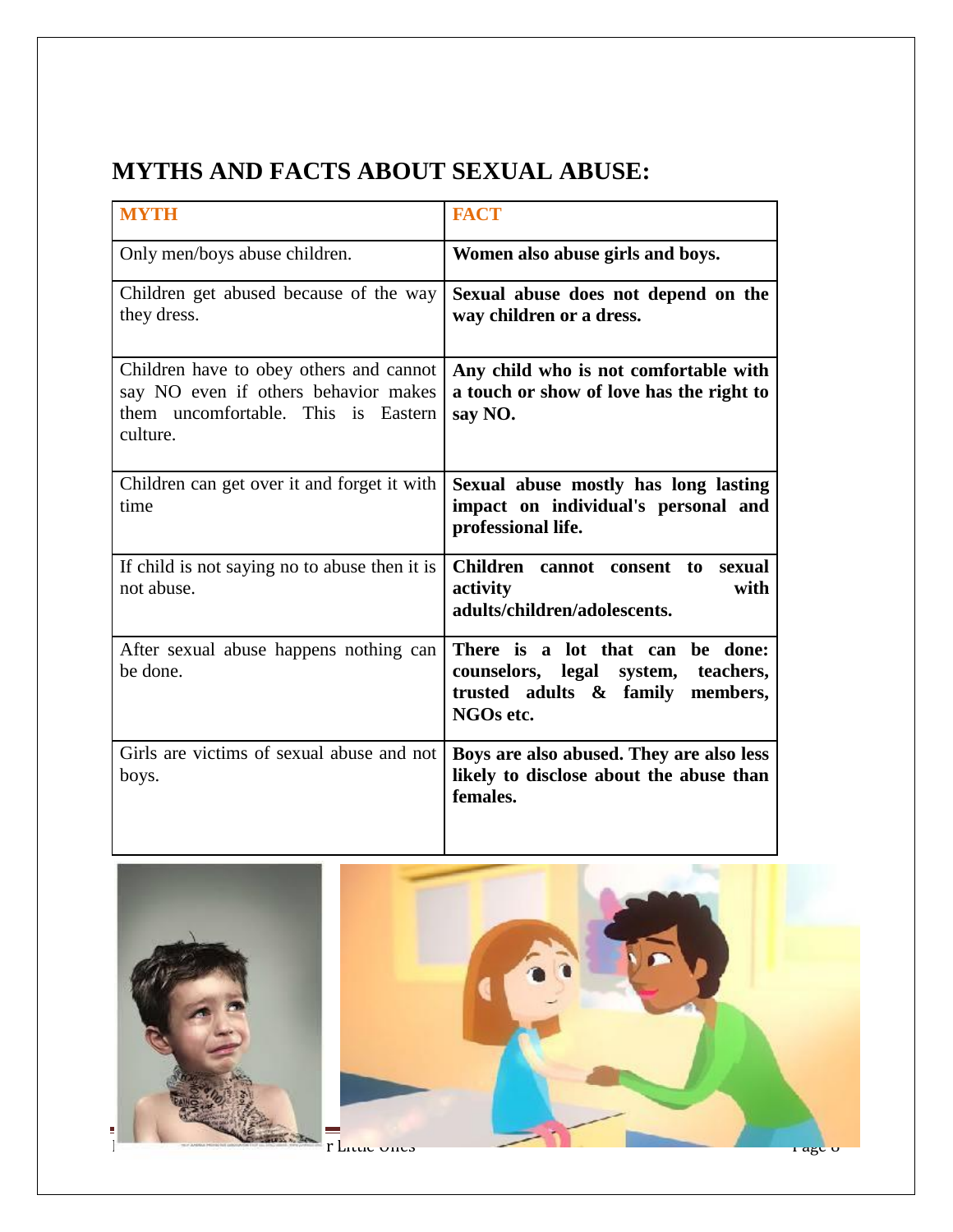### **SET CLEAR FAMILY BOUNDARIES**

- Talk about and set clear family boundaries with family members and with other adults who spend time around or supervise the children (e.g., if a child does not want to hug or kiss someone hello or goodbye then he or she can shake hands instead).
- If a child is not comfortable with a particular adult or older child then you or some other adult must let that person know (e.g., tell him or her that you don't want your child to sit on his/her lap).
- As a child matures, boundaries within the home may need to change as well (e.g., knock on the door before entering the room of an adolescent).
- Be aware of and limit sexual messages received through the media.
- Supervise and monitor children's play.

### **HANDLING TEENS**

Teens of today are the experimenting lot. This tendency leads them to turn in to sexual abusers – It is very common for teenagers and adolescents to sexually abuse younger siblings, juniors in school/ neighbourhood, and or indulge in pornography with an objective " to learn " about sex and sexuality. Simple strategies to prevent grooming adolescent abusers :

- $\triangleright$  Healthy psychoeducation on gender, sex and sexuality by a responsible caring adult parent or teacher will help in preventing them from developing as abusers.
- Honestly answering all " uncomfortable questions" posed by the adolescent
- $\triangleright$  Refraining from categorizing acts as "right and wrong" and instead guiding them to differentiate between appropriate and inappropriate / acceptable and unacceptable / healthy and unhealthy acts will satiate their curiosity .
- $\triangleright$  Training them to be a crusader in their own right against this social evil.
- $\triangleright$  Encouraging them to stand up against bullying and any form of abuse in school by reporting to higher authorities rather than taking law in their own hands.
- $\triangleright$  Teaching them to respect every human being irrespective of gender/ caste/ any other discriminations.
- $\triangleright$  Avoid moral policing.
- $\triangleright$  Strictly refrain from emotional threats.
- $\triangleright$  Channelising their energies in creative activities and enable them to experience self discovery / self evolevement.

Do not hesitate to seek professional help of mental health professionals or life coaches for yourself and your teen in this regard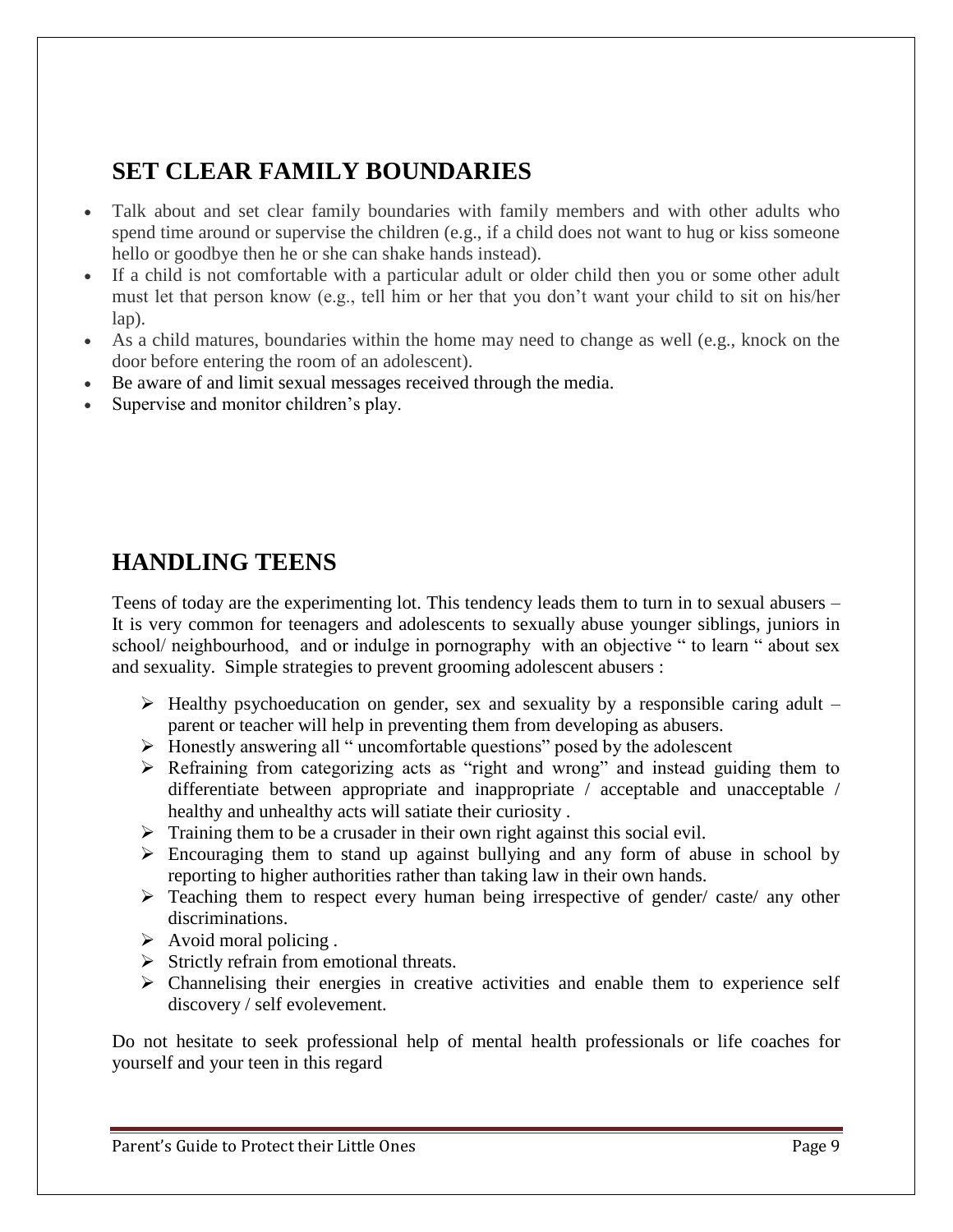### **HANDLING CHILD SEXUAL ABUSE**

- If you find out or suspect that your child has been sexually abused, it takes toll on you as a parent. It's important to find a way to manage your feelings, so you can focus on creating a safe environment for your child that is free from harm, judgment, and blame. It is imperative that when your child discloses to you, you continue to repeat the following messages through both your words and your actions:
- $\triangleright$  I love you.
- $\triangleright$  What happened is not your fault.
- $\triangleright$  I will do everything I can to keep you safe.
- Responding to the needs of a child who has been sexually abused may involve the whole family and will likely have an impact on all family relationships.
- Mental health professionals (for example, counselors, therapists, or social workers) can help you and your family to cope with reactions, thoughts, and feelings about the abuse.
- It is important to seek a behavioral health professional with a background in child development, child trauma, and sexual abuse. Before agreeing to work with a particular provider, ask questions about the person's background, experience, and approach to treating children.



Do not hesitate to seek legal help if the situation demands.

## **"***EMPOWERING CHILDREN & ADOLESCENTS FROM ABUSE – INSIGHT INTO POCSO ACT"*

#### **Protection of Children from Sexual Offences Act (POCSO), 2012**

- The Act defines:
	- What is child sexual abuse.
	- The **role of others such as police, media** and others.
	- Protection of **child's/adolescent's rights, state of mind and identity.**
	- **Child/adolescent friendly ways** for helping children/adolescents.
	- The **punishment** to be given to the abusers.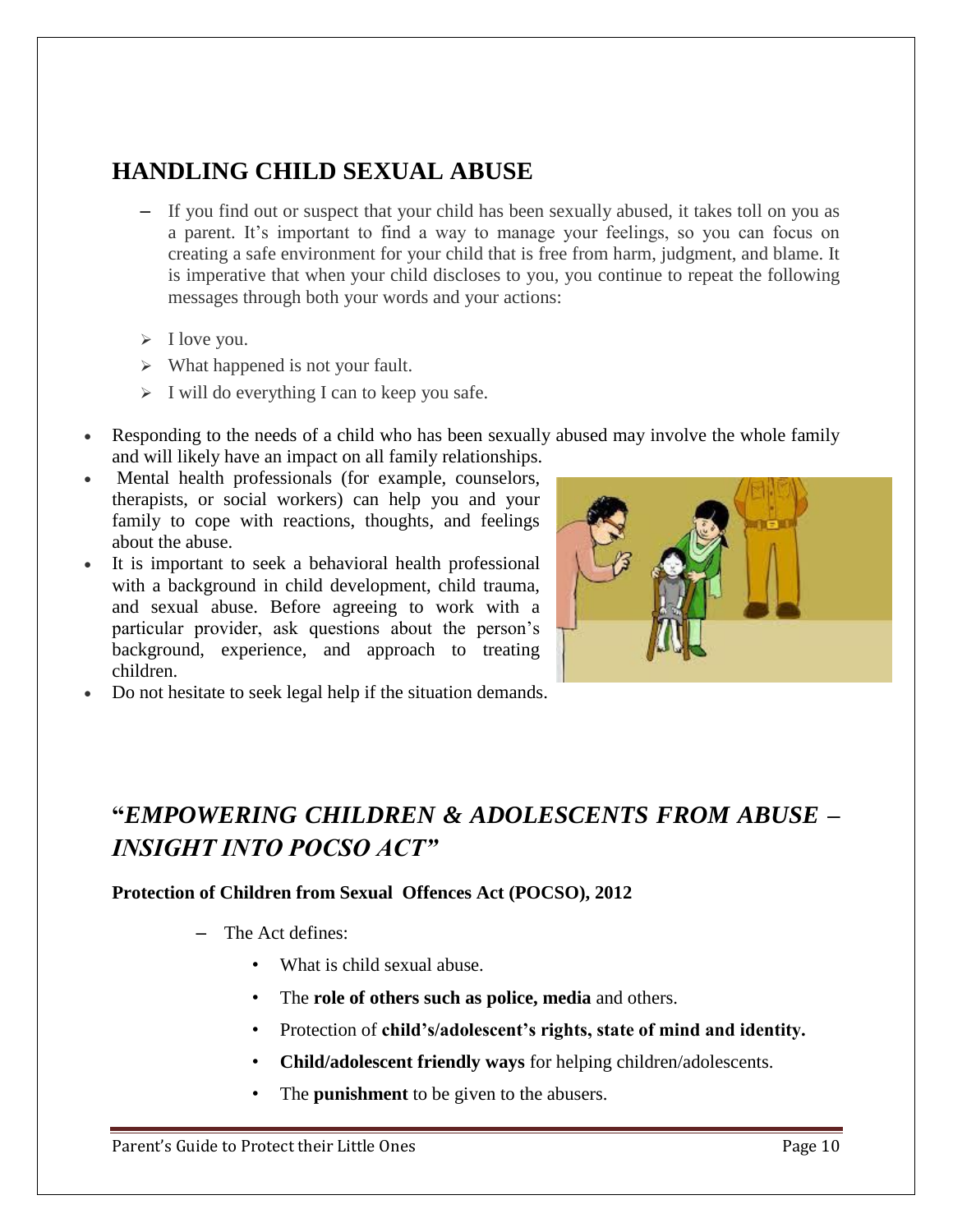#### • **Punishment when:**

- Sexual abuse occurs (touch, non-touch, revealing or showing body parts, actions/words, photo/video, threatening, trying to abuse).
- If someone reveals the identity of a child.
- If child is under 16, accused is guilty until proved as innocent.
- False information about abuse is spread to embarrass or question the dignity/respect of a person or a child.
- More severe punishment if the child/adolescent is injured severely (physical or emotional) or if someone who is supposed to protect child/adolescent has abused.
- If the person to whom the child/adolescent tells about abuse does not inform within 6 months.
- Process of investigation is also friendly and not frightening:
	- **Support team** is there to help the child during the investigation and makes **child protection plan.**
	- Statement of child/adolescent has to be taken by **women officer at home/safe place**, **without uniform and in the absence of abuser.**
	- Child/adolescent **cannot be detained at night for statement**.
	- **Medical examination in presence of whom child/adolescent trusts** and in the **presence of a women officer** as well.
	- It provides for the Special Court to determine the amount of **compensation to be paid to a child**, so that this money can then be used for the child's medical treatment and counseling.
	- Special court has been made such that **court has to take the decision within one year** of the case registration.